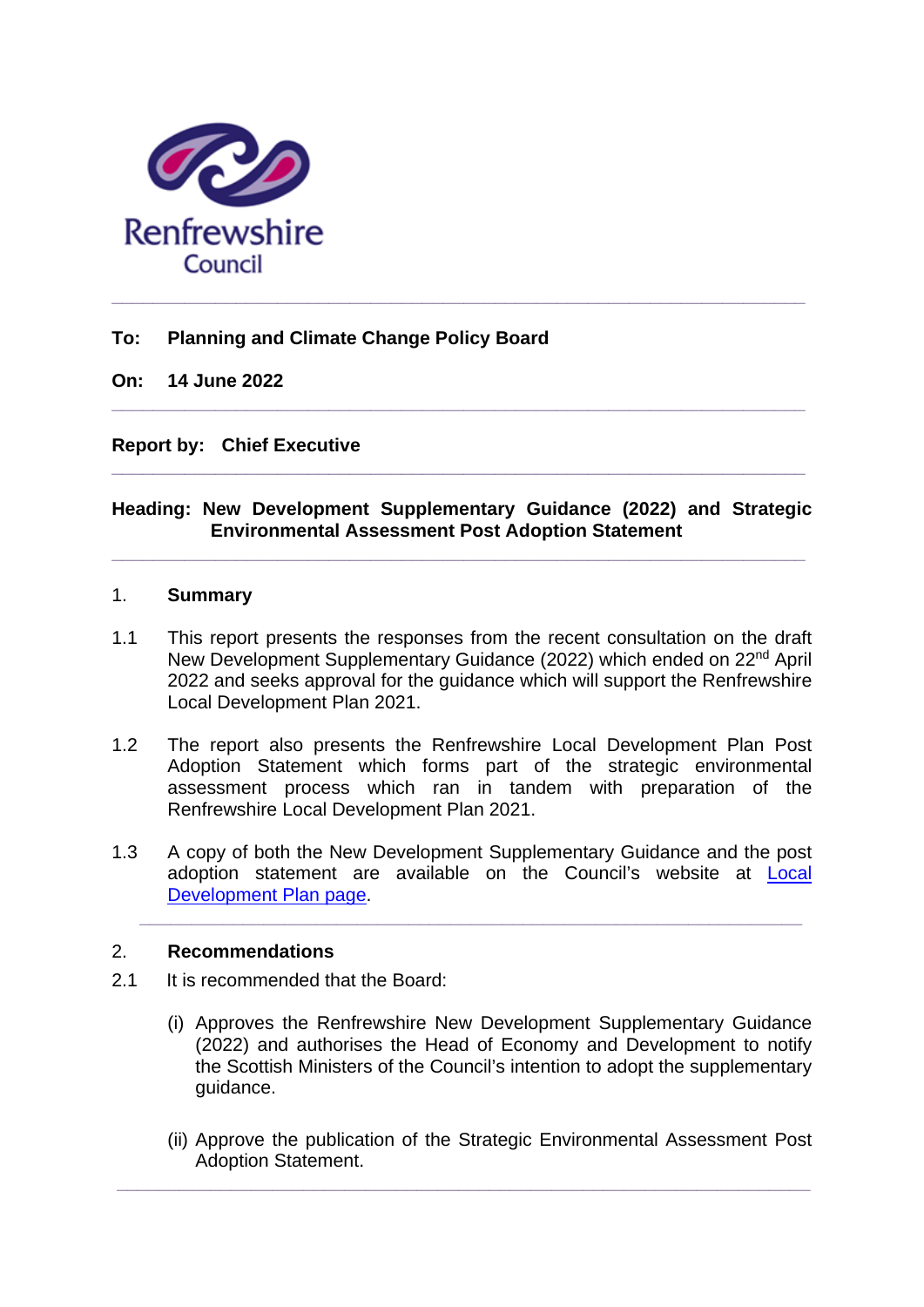## 3. **New Development Supplementary Guidance 2022**

- 3.1 The Communities, Housing and Planning Policy Board approved the draft New Development Supplementary Guidance for consultation at its meeting of 15 March 2022. The Guidance was then subject to a 4 week consultation period with local communities and a range of other stakeholders.
- 3.2 The draft New Development Supplementary Guidance supports the implementation of the Renfrewshire Local Development Plan 2021 by providing additional detailed information in relation to designing, delivering and implementing development, with an emphasis on place making, sustainability and inclusive processes.
- 3.2 16 responses to the consultation were received from local residents, a community council, the Scottish Government, key agencies and developers. A summary of the representations, with feedback/commentary on suggestions and proposed additional changes to the supplementary guidance is attached at Appendix 1.

## 4. **Post Adoption Statement Strategic Environmental Assessment**

- 4.1 In line with the Environmental Assessment (Scotland) Act 2005 the Renfrewshire Local Development Plan 2021 has been subject to the process of strategic environmental assessment. At each stage of the local development plan process there has been detailed consideration and assessment of the likely environmental factors and effects associated with preferred and alternative options, strategies, policies and proposals. It then considered how negative impacts can be avoided or minimised and identified opportunities for positive effects to be enhanced.
- 4.2 The Strategic Environmental Assessment shaped and positively contributed towards the finalised version of the Renfrewshire Local Development Plan 2021. Publication of the post adoption statement is the final stage in the process, and it illustrates how the environmental report influenced and informed the local development plan.

#### 5. **Next Steps**

- 5.1 If approved by the Board, the New Development Supplementary Guidance will be sent to the Scottish Ministers along with a summary of all representations received during the preparation process and the Council's response and actions to these representations.
- 5.2 The Scottish Ministers have 28 days to consider the supplementary guidance. After 28 days have elapsed, the Council can adopt the supplementary guidance unless Scottish Ministers have directed otherwise.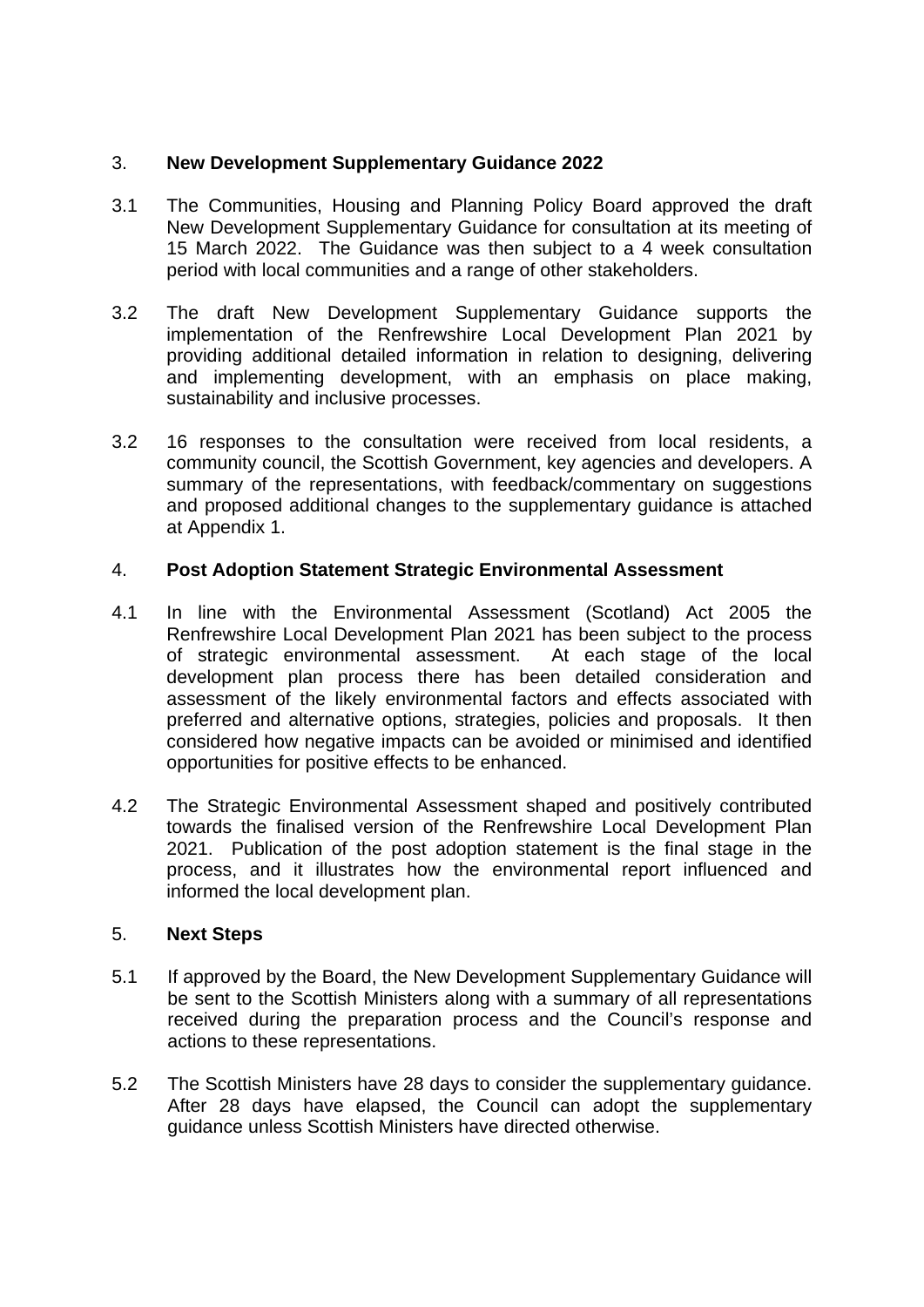- 5.3 Following adoption, the supplementary guidance will be available on the Council's website and hard copies will be available in local libraries.
- 5.4 The post adoption statement will be sent to the Strategic Environmental Assessment Gateway for circulation to the statutory consultees NatureScot, Historic Environment Scotland and Scottish Environmental Protection Agency. It's publication will be advertised in a local newspaper and it will be published on the Council's website.

**\_\_\_\_\_\_\_\_\_\_\_\_\_\_\_\_\_\_\_\_\_\_\_\_\_\_\_\_\_\_\_\_\_\_\_\_\_\_\_\_\_\_\_\_\_\_\_\_\_\_\_\_\_\_\_\_\_\_\_\_\_\_\_\_\_\_\_**

#### **Implications of the Report**

- 1. **Financial** None.
- 2. **HR & Organisational Development** None.
- 3. **Community/Council Planning –**

Reshaping our place, our economy, and our future – the New Development Supplementary Guidance set the framework for supporting, encouraging, and delivering sustainability, climate change adaption, reaching Net Zero, biodiversity gain and creating great places.

- 4. **Legal** None.
- 5. **Property/Assets** None.
- 6. **Information Technology** None.
- 7. **Equality & Human Rights** -
- (a) The Recommendations contained within this report have been assessed in relation to their impact on equalities and human rights. No negative impacts on equality groups or potential for infringement of individuals' human rights have been identified arising from the recommendations contained in the report. If required following implementation, the actual impact of the recommendations and the mitigating actions will be reviewed and monitored, and the results of the assessment will be published on the Council's website.
	- 8. **Health & Safety** None.
	- 9. **Procurement** None.
	- 10. **Risk** None.
	- 11. **Privacy Impact** None.
	- 12*.* **COSLA Policy Position** None*.*